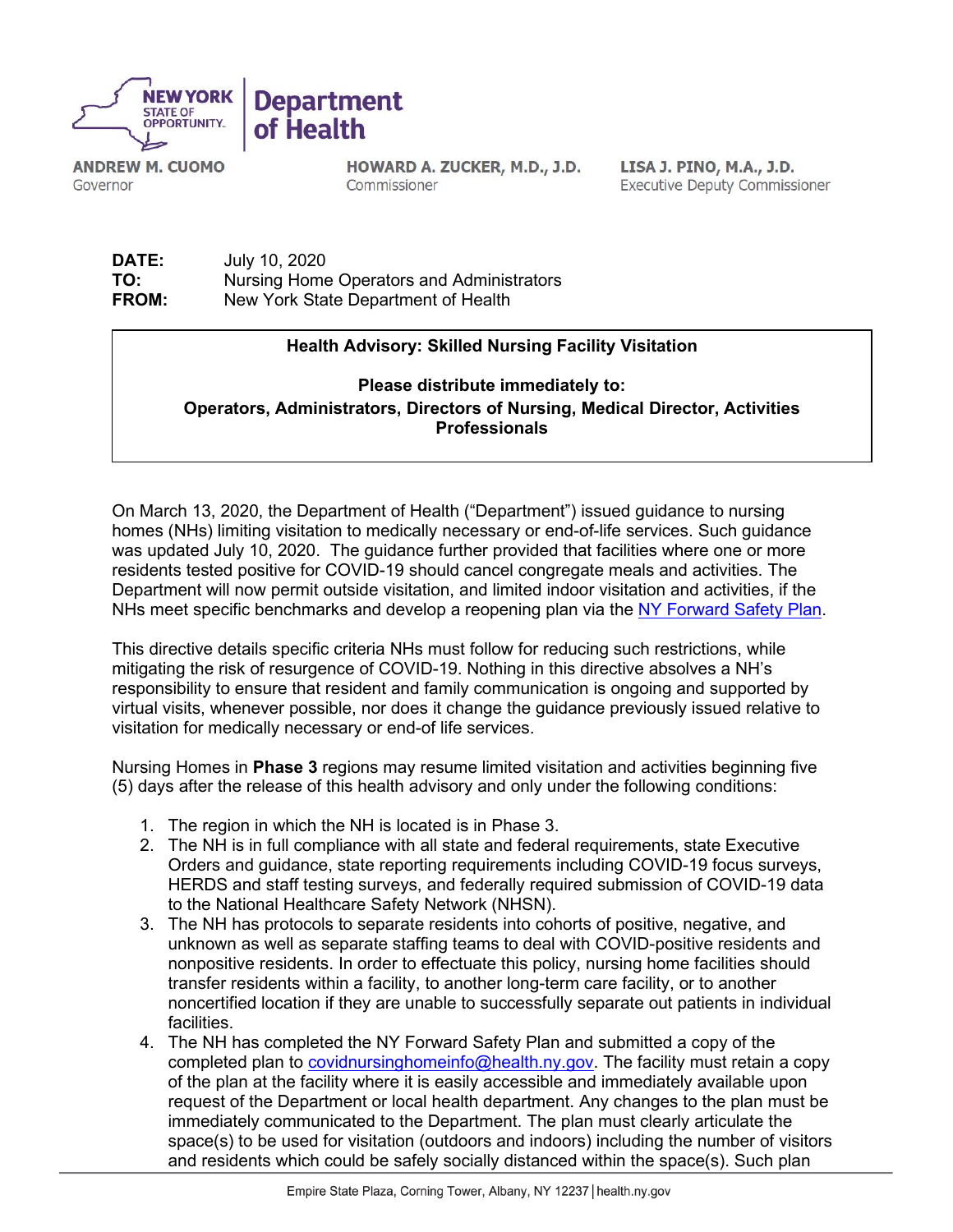shall include attestation of compliance with all State and federal guidelines as described in number 2.

- 5. The NH has no staffing shortages as evidenced by the NH's individual staffing plan and as reported by the NH through submissions to the National Health Safety Network (NHSN).
- 6. The absence of any new onset of COVID-19 among staff or residents as reported to the Department on the HERDS and staff testing surveys and as reported to the NHSN for a period of no less than twenty-eight (28) days, consistent with CMS [established](https://www.cms.gov/files/document/covid-visitation-nursing-home-residents.pdf)  [thresholds.](https://www.cms.gov/files/document/covid-visitation-nursing-home-residents.pdf)
- 7. Access to adequate testing. The NH should have a testing plan in place that, at a minimum, ensures all consenting nursing home residents have received a single baseline COVID-19 test. In addition, the NH must have the capability to test or can arrange for testing of all residents upon identification of any individual with symptoms consistent with COVID-19. If a staff member tests positive for the SARS-CoV-2 virus, the NH must have the capacity to continue re-testing all nursing home staff and residents, as applicable.
- 8. An executed and operationalized arrangement with laboratories to process SARS-CoV-2 virus tests. As recommended by CMS, the test used should be able to detect SARS-CoV-2 virus (e.g., polymerase chain reaction (PCR)) with greater than 95 percent sensitivity, greater than 90 percent specificity, with results obtained and rapidly reported to the NH.
- 9. Adherence to written screening protocols for all staff during each shift, each resident daily, and all persons entering the facility or grounds of such nursing home, including visitors. Resident monitoring must include daily symptom checks, vital signs, and pulse oximetry.
- 10. A copy of the NH's formal visitation plan is posted to their public website and broadcasted via email or social media to provide visitors with clear guidelines for visiting and to announce if and when visitation is paused due to an increase in the number of residents and/or staff with a confirmed positive COVID-19 diagnosis.

## **When a NH meets all of the above criteria, the nursing home may resume visitation following the guidelines outlined below which must also be included in the NH's NY Forward Safety Plan.**

- 1. Visitation should be limited to outdoor areas, weather permitting. Under certain limited circumstances, as defined by the facility, visitation can be inside, in a well-ventilated space with no more than 10 individuals who are appropriately socially distanced and wearing a facemask or face covering while in the presence of others. This may include residents visiting each other.
- 2. At this time, visitation is strictly prohibited in resident rooms or care areas with the exception of parents and immediate family members visiting a pediatric resident (up to age 21) on a dedicated pediatric unit/wing when such room is only occupied by the child receiving a visit. In those instances, all other requirements listed in this directive apply.
- 3. Specialty practitioner, podiatric, and dental services may continue. Strict adherence to infection control guidelines is required.
- 4. Limited visitation, including, but not limited to, family members, loved ones, representatives from the long-term care ombudsman program (LTCOP), and resident advocacy organizations, will be permitted under the following conditions: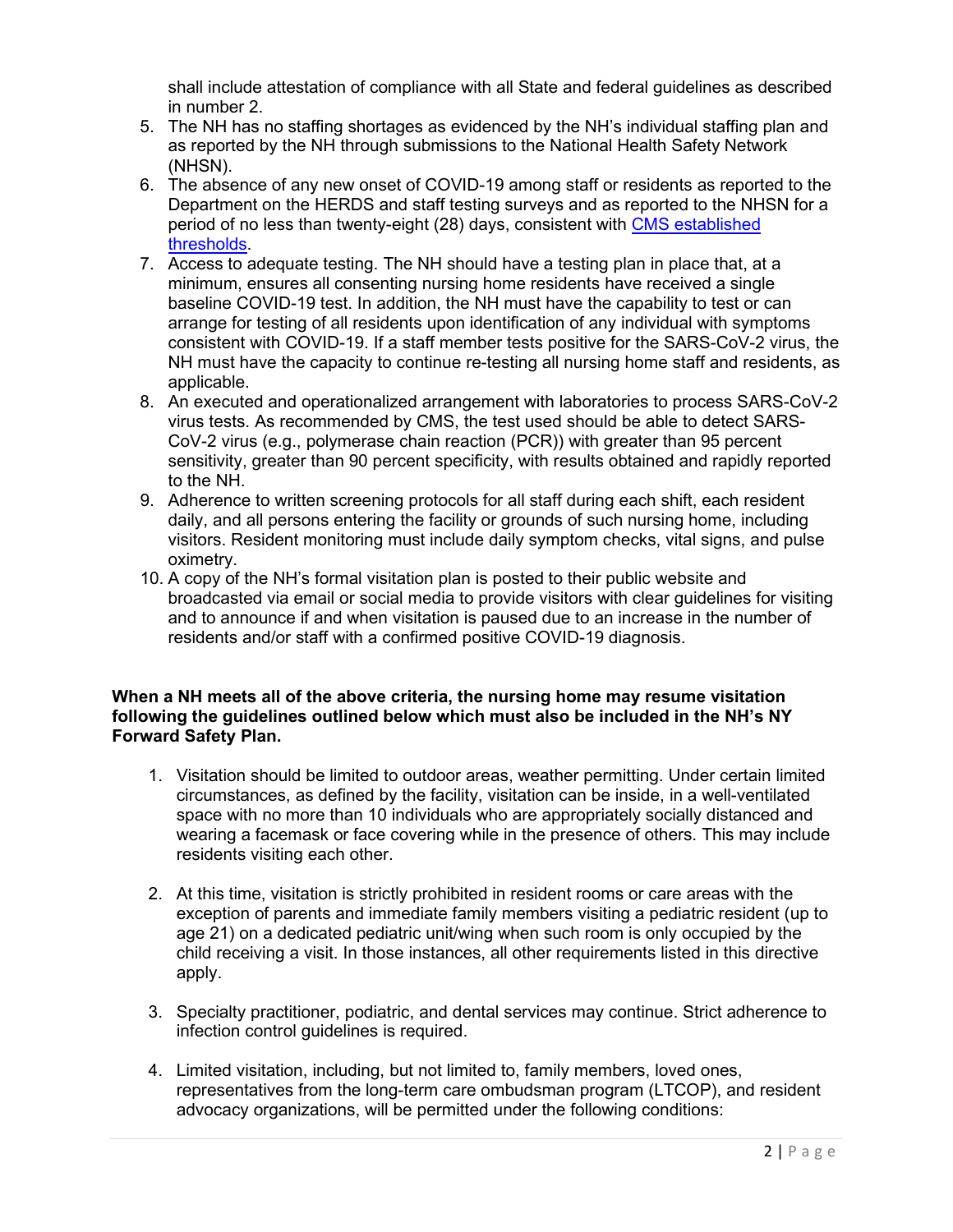- a. Adequate staff are present to allow for personnel to help with the transition of residents, monitoring of visitation, and cleaning and disinfecting areas used for visitation after each visit using an EPA-approved disinfectant.
- b. The nursing home maintains signage regarding facemask utilization and hand hygiene and uses applicable floor markings to cue social distancing delineations.
- c. Visitors are screened for signs and symptoms of COVID-19 prior to resident access and visitation will be refused if the individual(s) exhibits any COVID-19 symptoms or do not pass the screening questions. Screening shall consist of both temperature checks and asking screening questions to assess potential exposure to COVID-19 which shall include questions regarding international travel or travel to other states designated under the Commissioner's travel advisory. The facility must maintain screening questions asked onsite and make it available upon the Department's request.
- d. Documentation of screening must be maintained onsite in an electronic format and available upon the Department's request for purposes of inspection and potential contact tracing. Documentation **must** include the following for each visitor to the nursing home:
	- i.. First and last name of the visitor;
	- ii. Physical (street) address of the visitor;
	- iii. Daytime and evening telephone number;
	- iv. Date and time of visit;
	- v. Email address, if available; and

vi. A notation indicating the individual cleared the screening (both temperature and questions) that does not include any individual temperatures or other individual specific information.

- e. There is adequate PPE made available by the nursing home to ensure residents wear a facemask or face covering which covers both the nose and mouth during visitation, if medically tolerated.
- f. Visitors must wear a face mask or face covering which covers both the nose and mouth at all times when on the premises of the NH. Visitors must maintain social distancing, except when assisting with wheelchair mobility. The nursing home must have adequate supply of masks on hand for visitors and must make them available to visitors who lack an acceptable face covering.
- g. Facilities provide alcohol-based hand rub, consisting of at least 60 percent (60%) alcohol, to residents, visitors, and representatives of the long-term care ombudsman visiting residents and those individuals are able demonstrate to appropriate use.
- h. **No more than 10 percent (10%)** of the residents shall have visitors at any one time and only two visitors will be allowed per resident at any one time. The nursing home should design and communicate visitation policies in order to comply with this requirement and schedule such visits.
- i. Visitors under the age of 18 must be accompanied by an adult 18 years of age or older.
- j. Current COVID-19 positive residents, residents with COVID-19 signs or symptoms, and residents in a 14-day quarantine or observation period are not eligible for visits.
- k. The nursing home should develop a short, easy-to-read fact sheet outlining visitor expectations including appropriate hand hygiene and face coverings. The fact sheet must be provided upon initial screening to all visitors
- 5. Residents may also be assisted to go outdoors with staff supervision. The appropriate infection control and safety and social distancing requirements must be maintained.